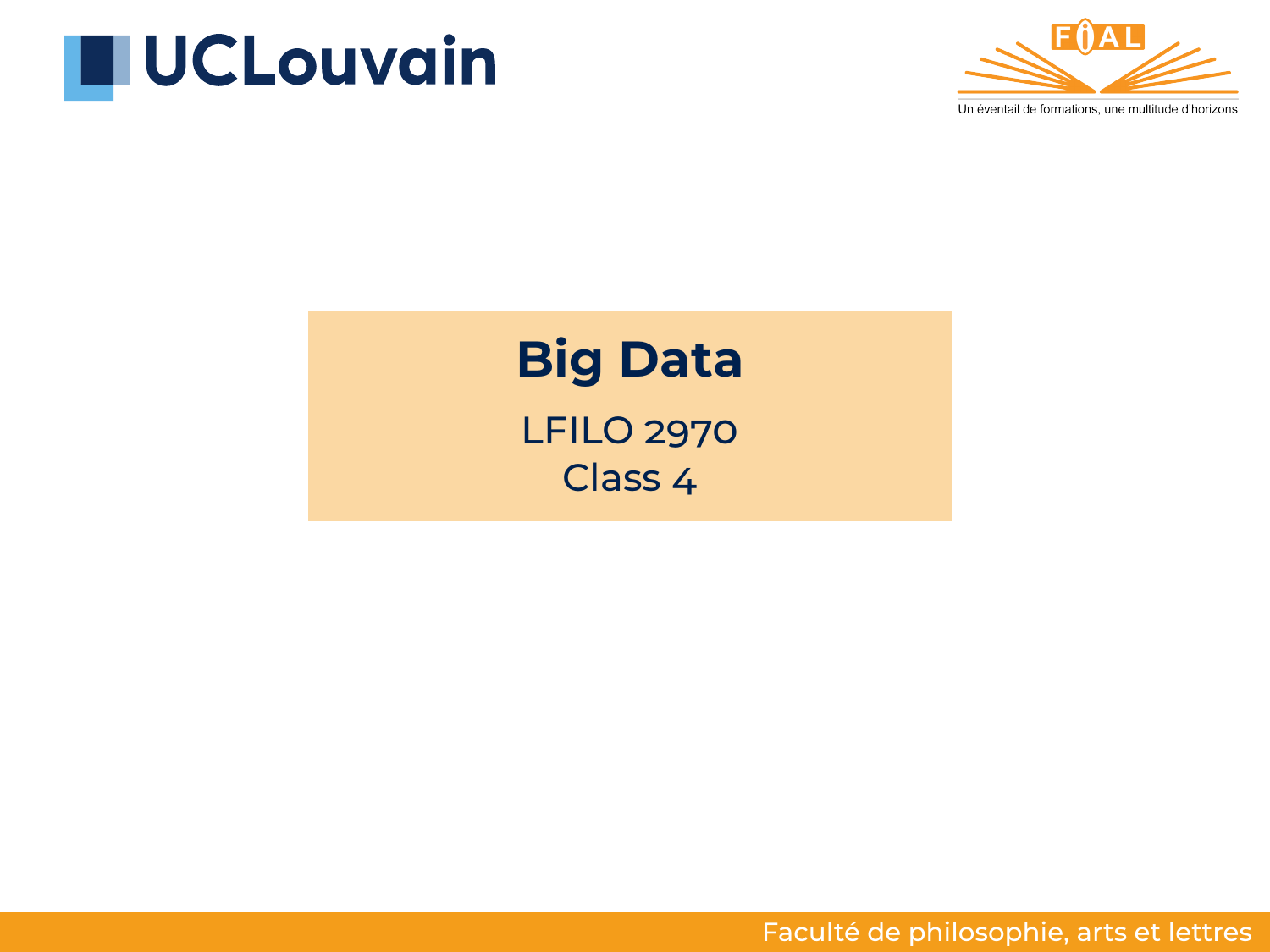Technological drivers of change:

- Big data everywhere, even accessible while mobile
- Behavioral targeting and analytics
- Encryption, anonymity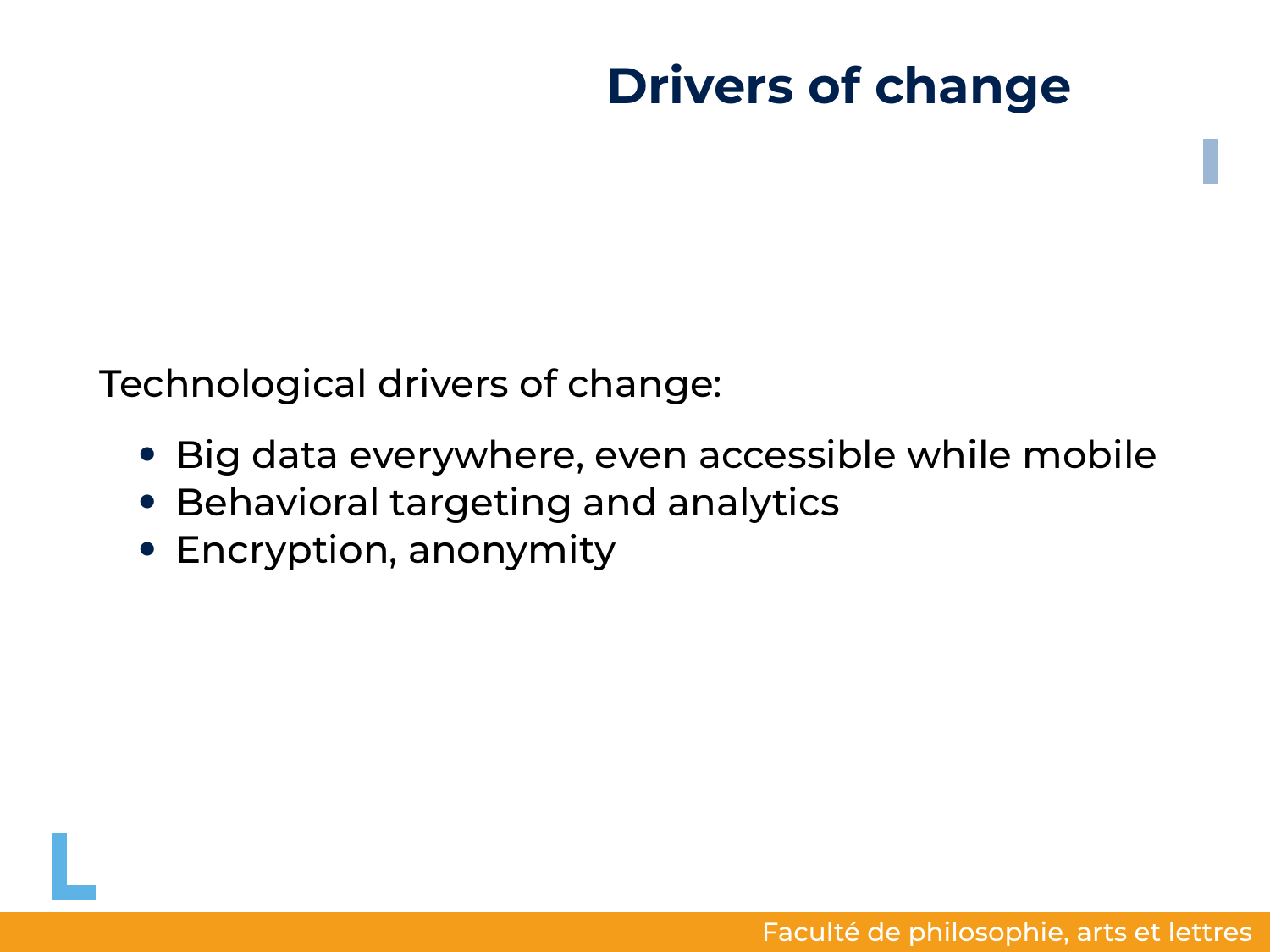# **Global Storage Capacity**



Compute Information, Science, 332(6025), 60 -65, http://www.martinhilbert.net/WorldInfoCapacity.html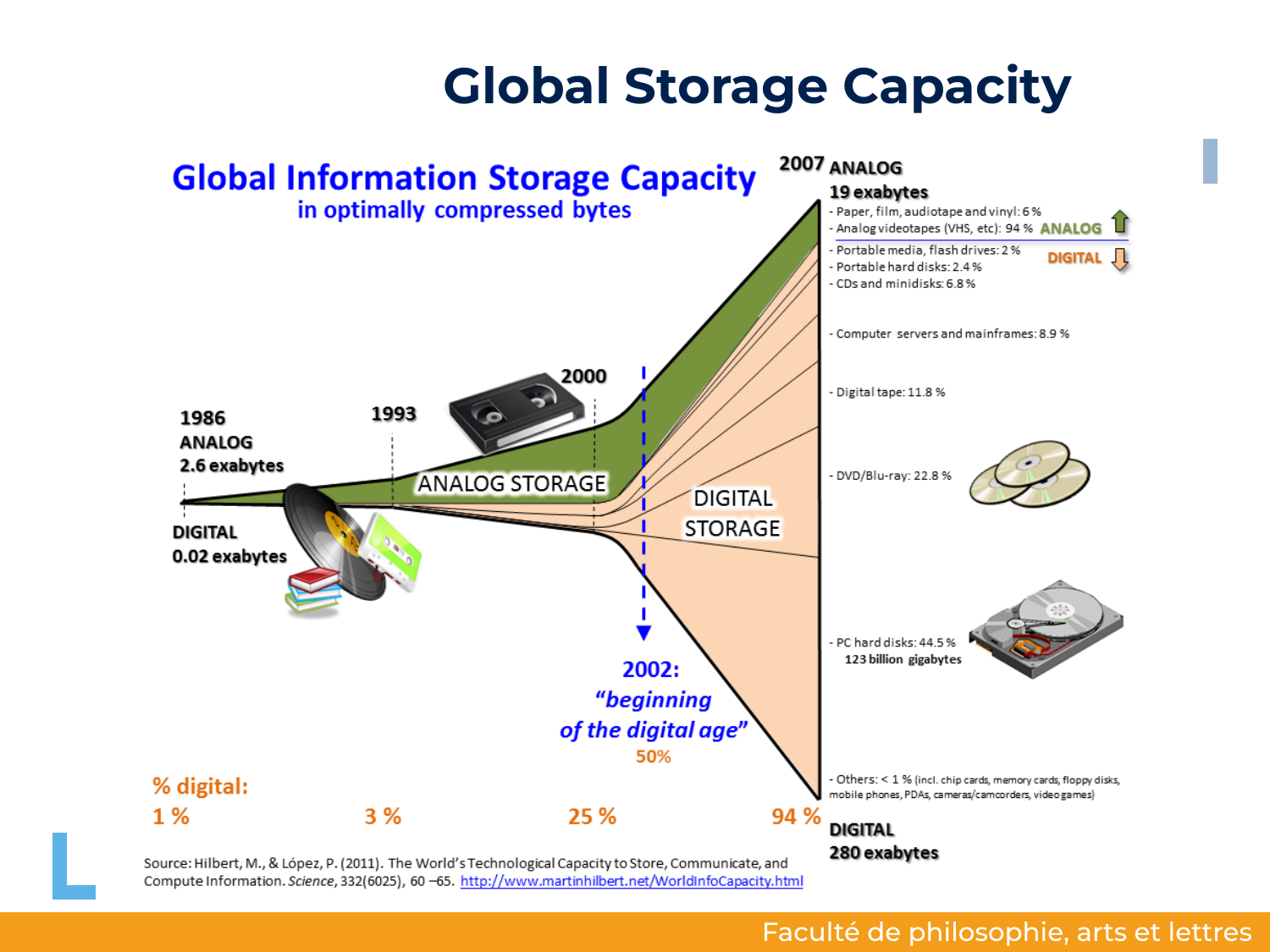- Mobile space
	- 4G and soon 5G
	- Ubiquitous location tracking
	- Extensive use of apps
- Internet of things
	- RFIDs embedded everywhere
	- Smart power grid, smart appliances
	- Robotics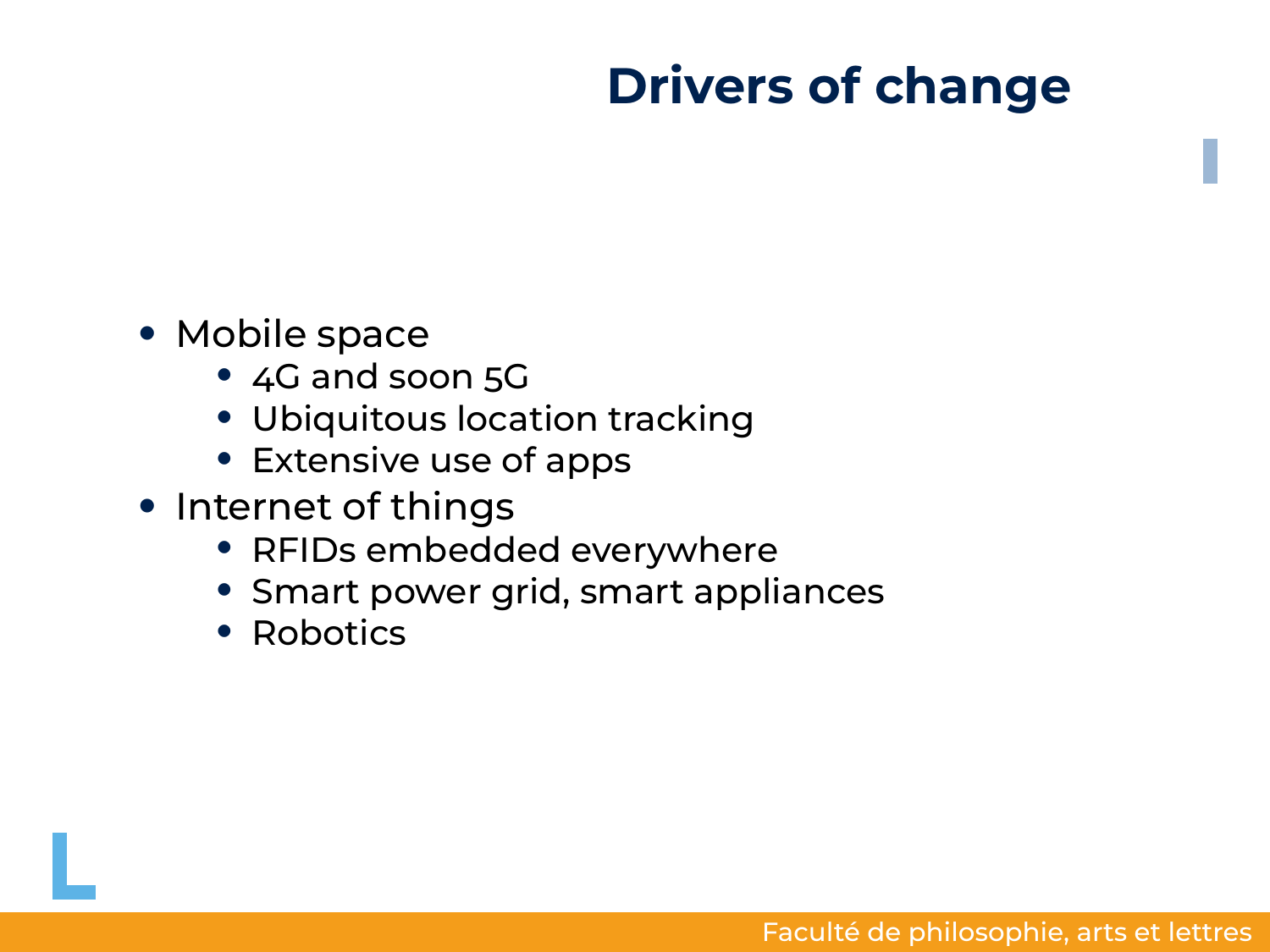#### **Internet of Things**

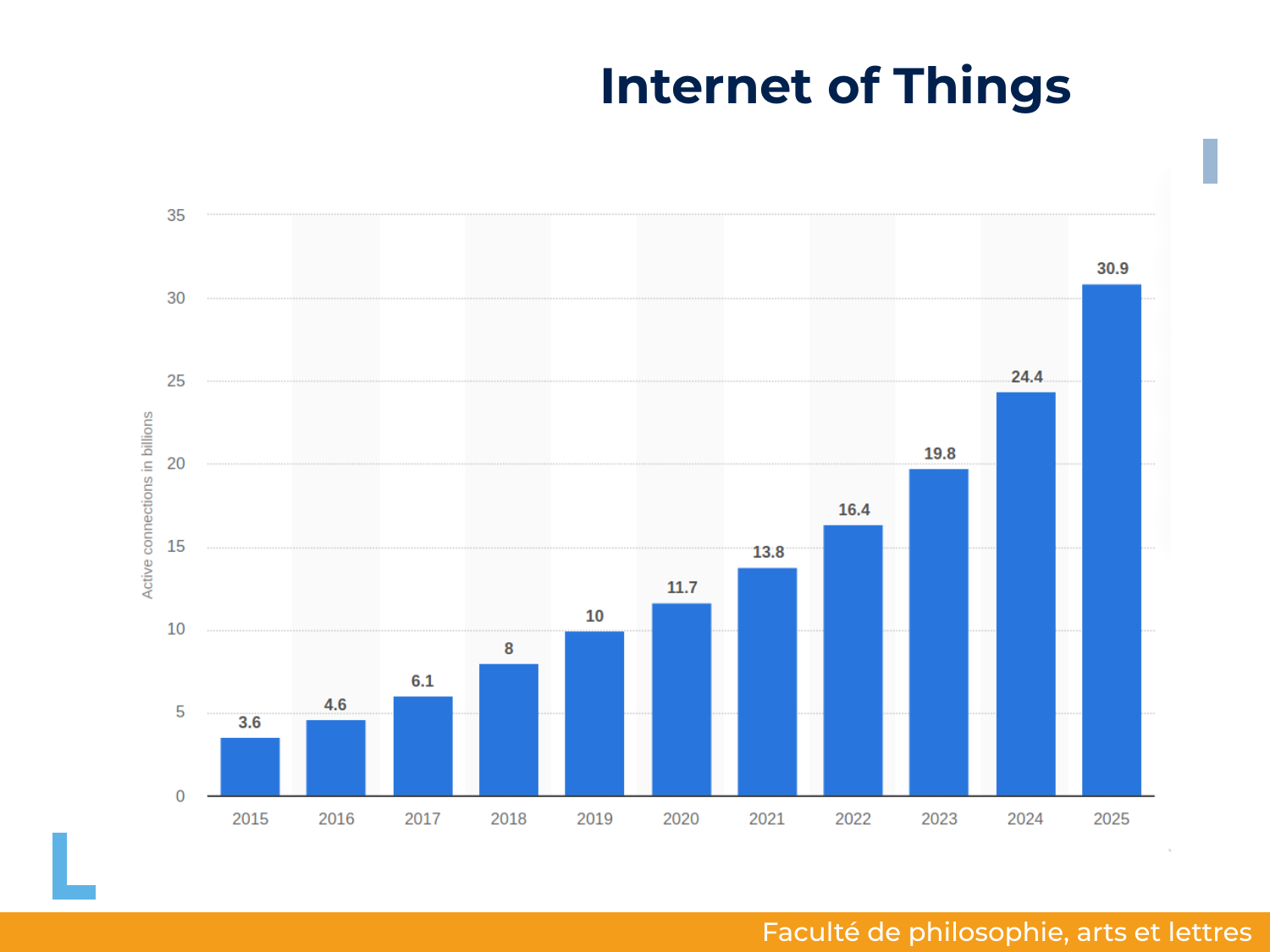#### **Control Systems**

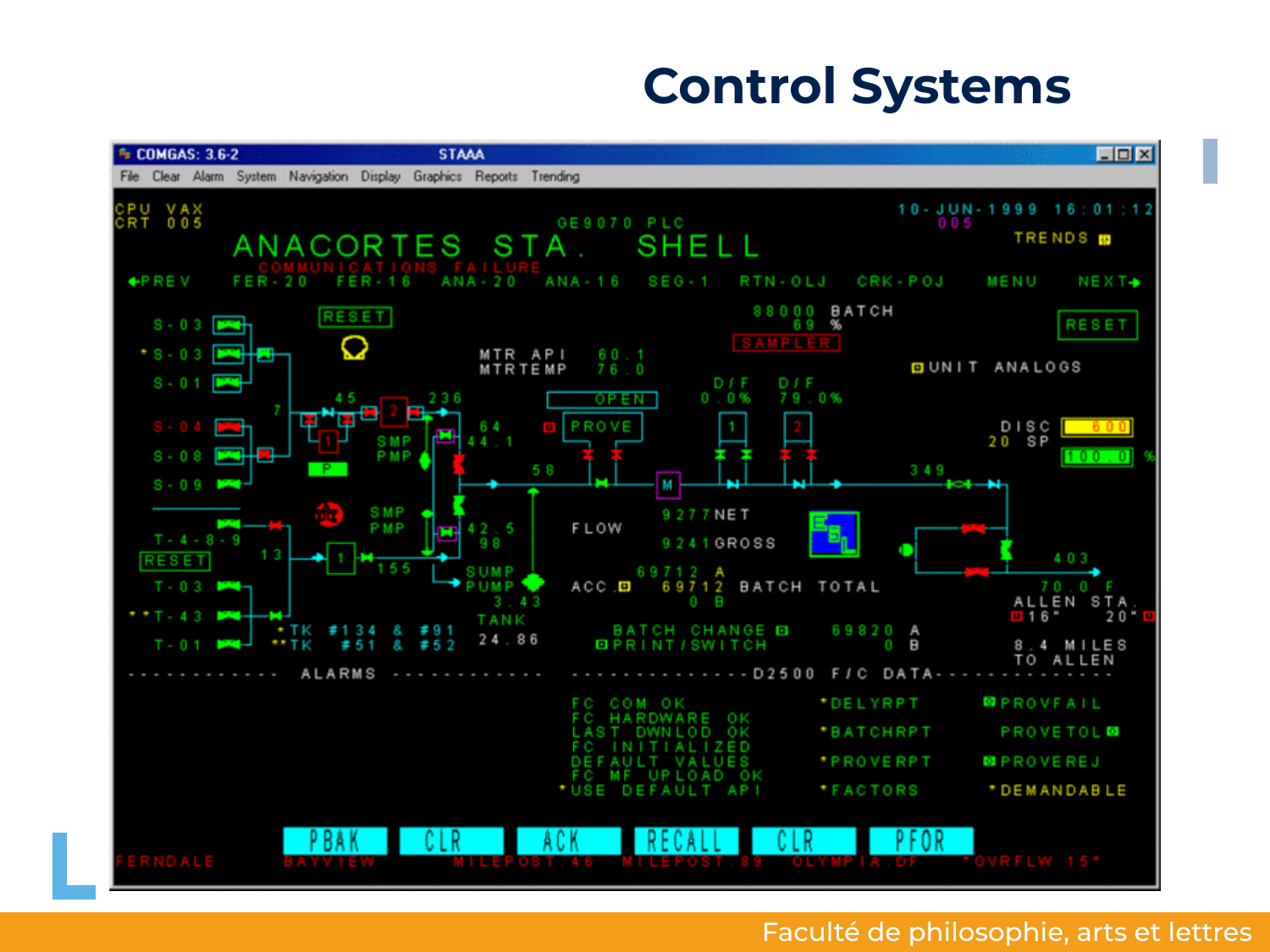#### **License Plate Readers**

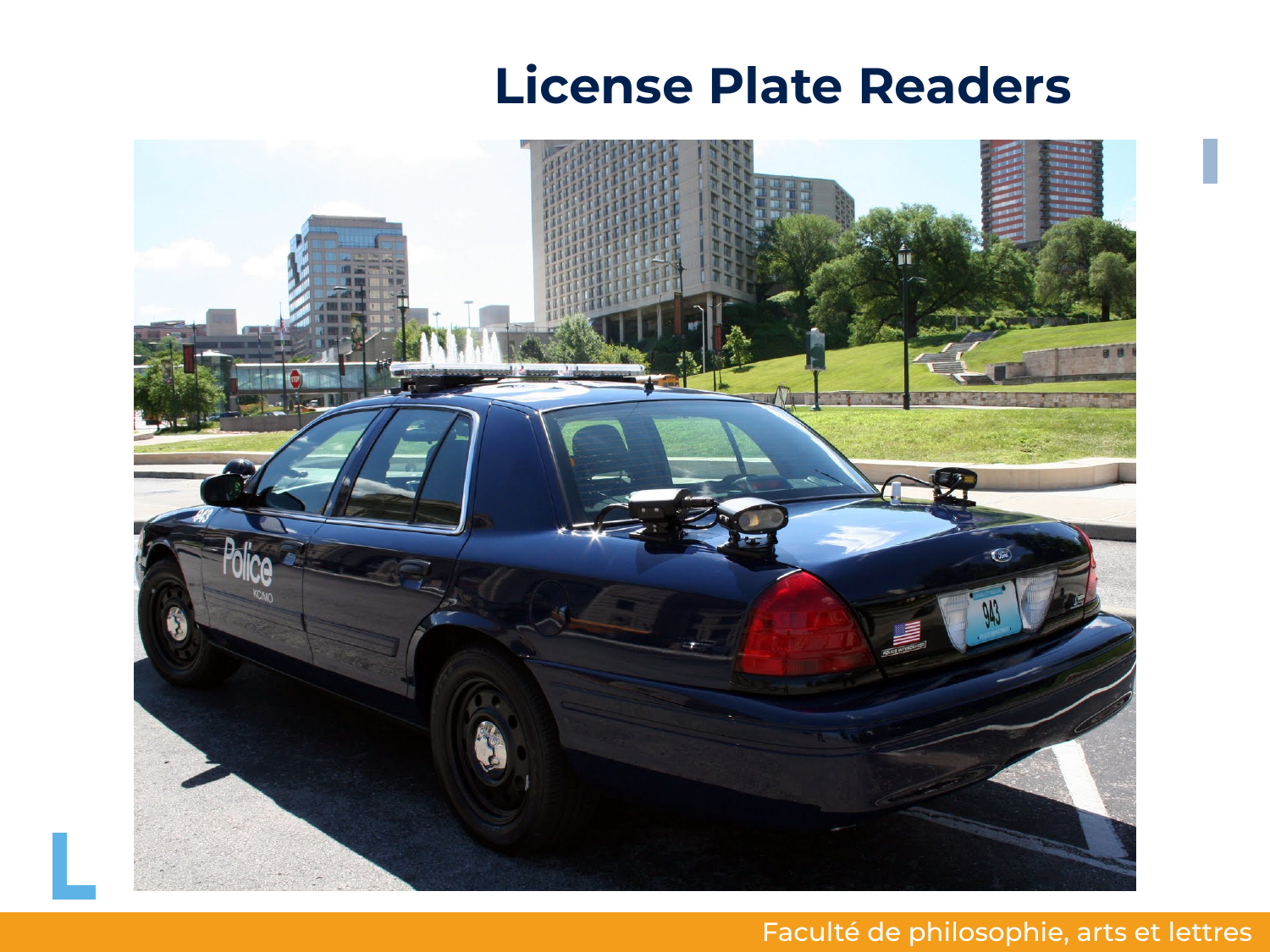# **Self-Driving Cars**

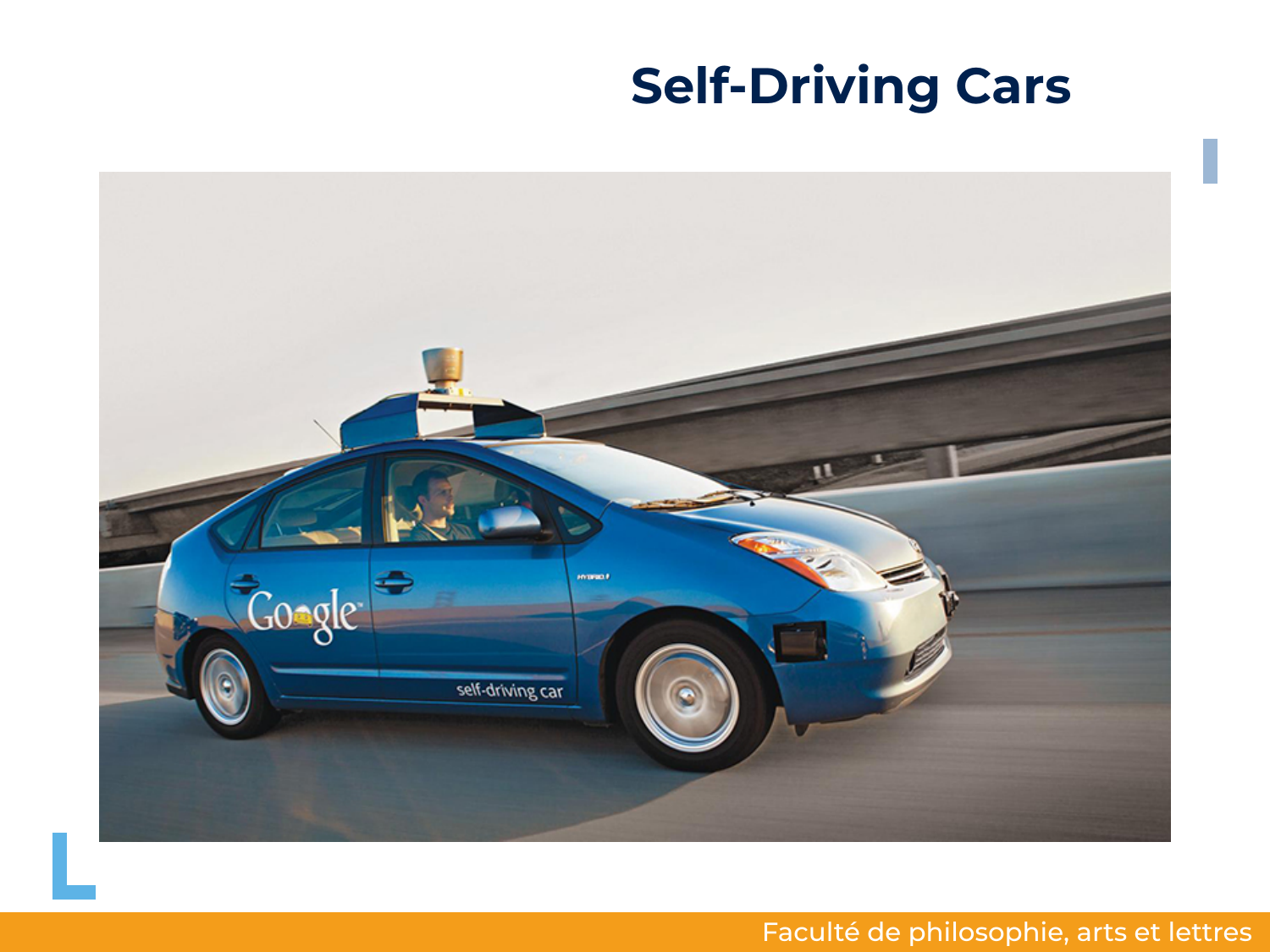- The human body
	- Genetic data
	- Biometrics (Fitbit, Apple Watch)
	- Implants
	- Aging population
- Data-mining tools
	- Machine learning, pattern recognition
	- AI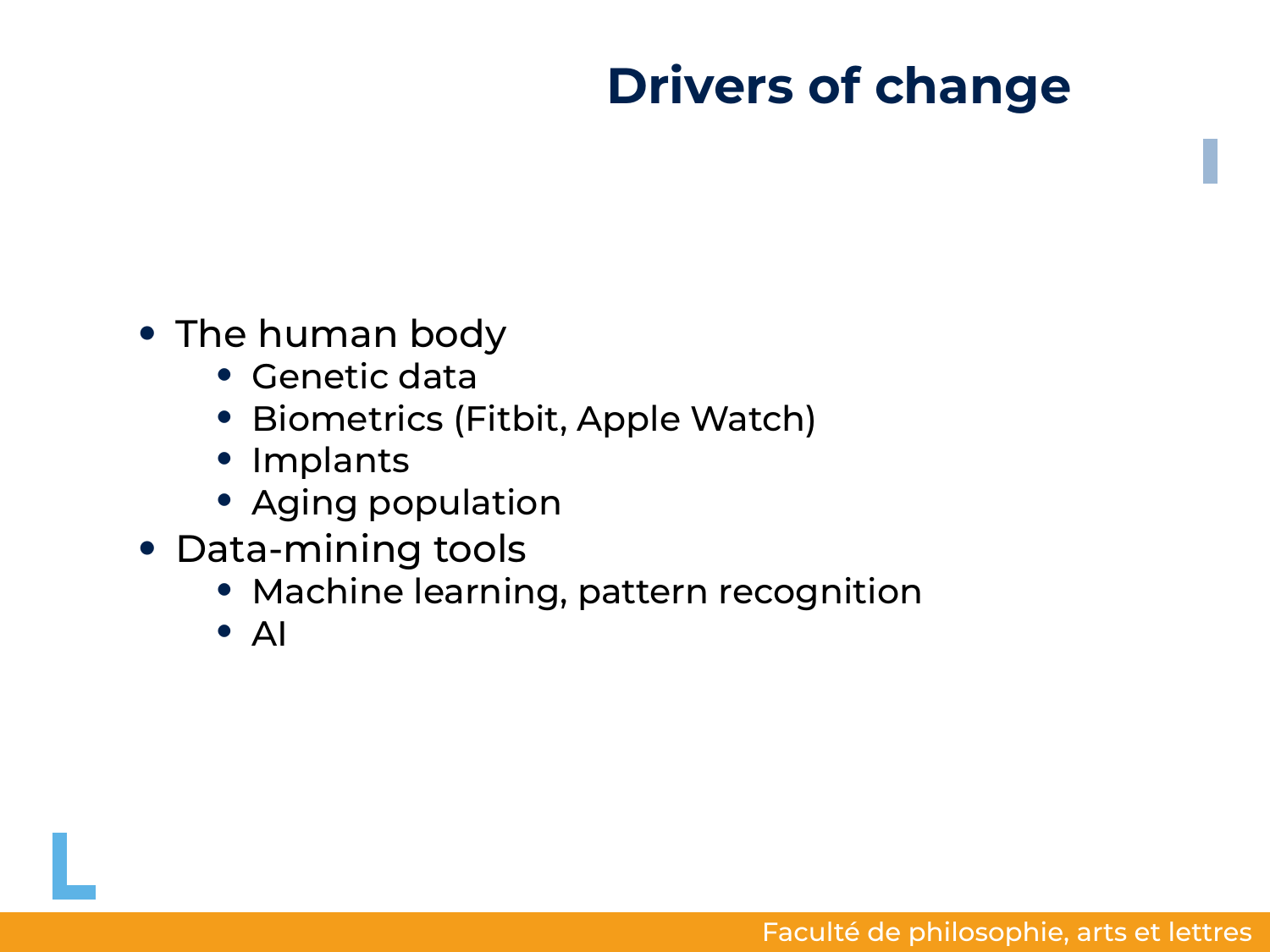Economic drivers of change:

- The cost of keeping data is now lower than the cost of deleting it
- The cost of collecting everything you can is now lower than the cost of being selective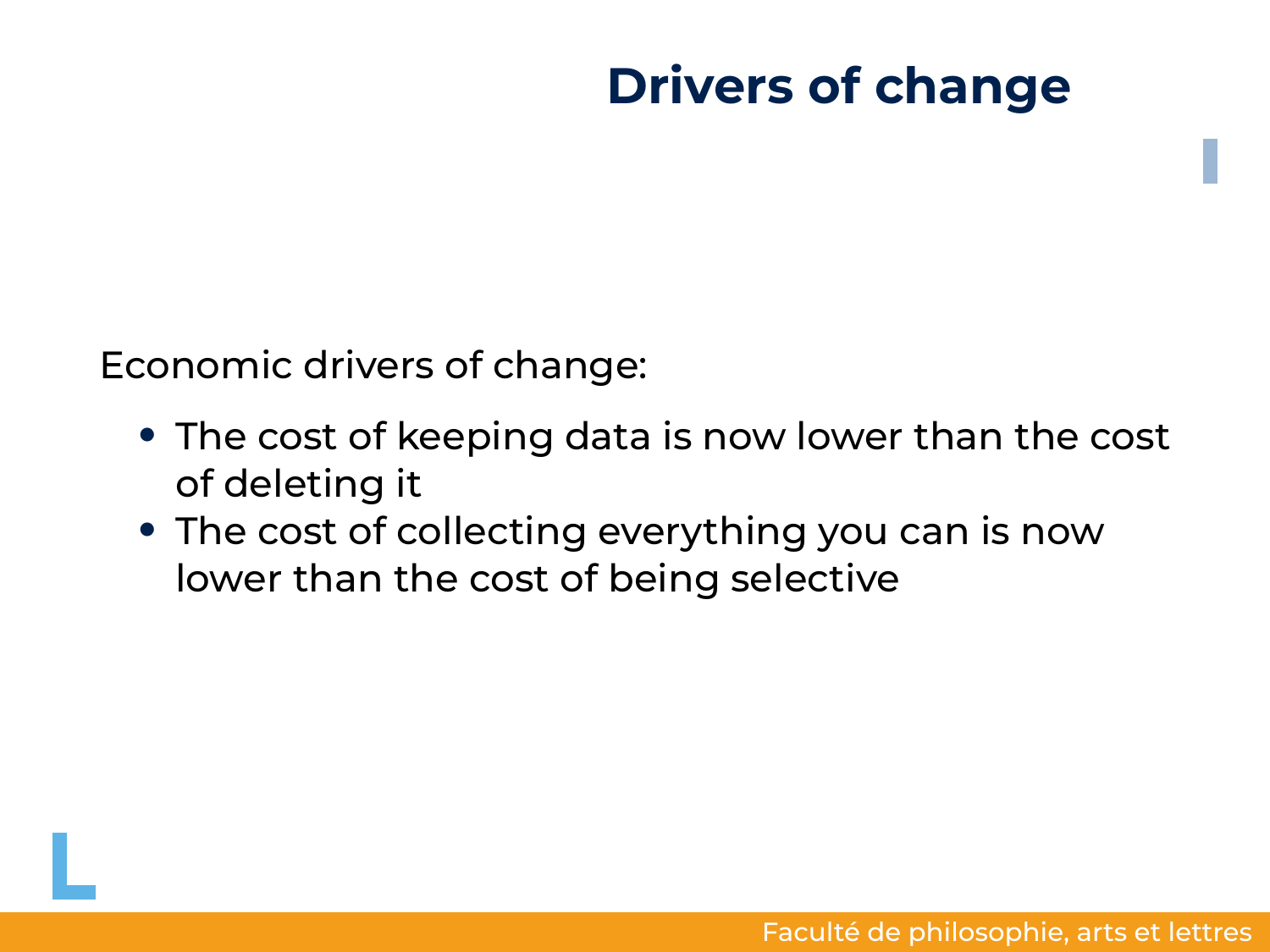## **Changes in "Data"**

- From questions of *creation* to questions of *access* and *attribution*
- The death of *practical obscurity* and *automatic anonymity*
- Routinized, continuous surveillance
- Data that knows more than we do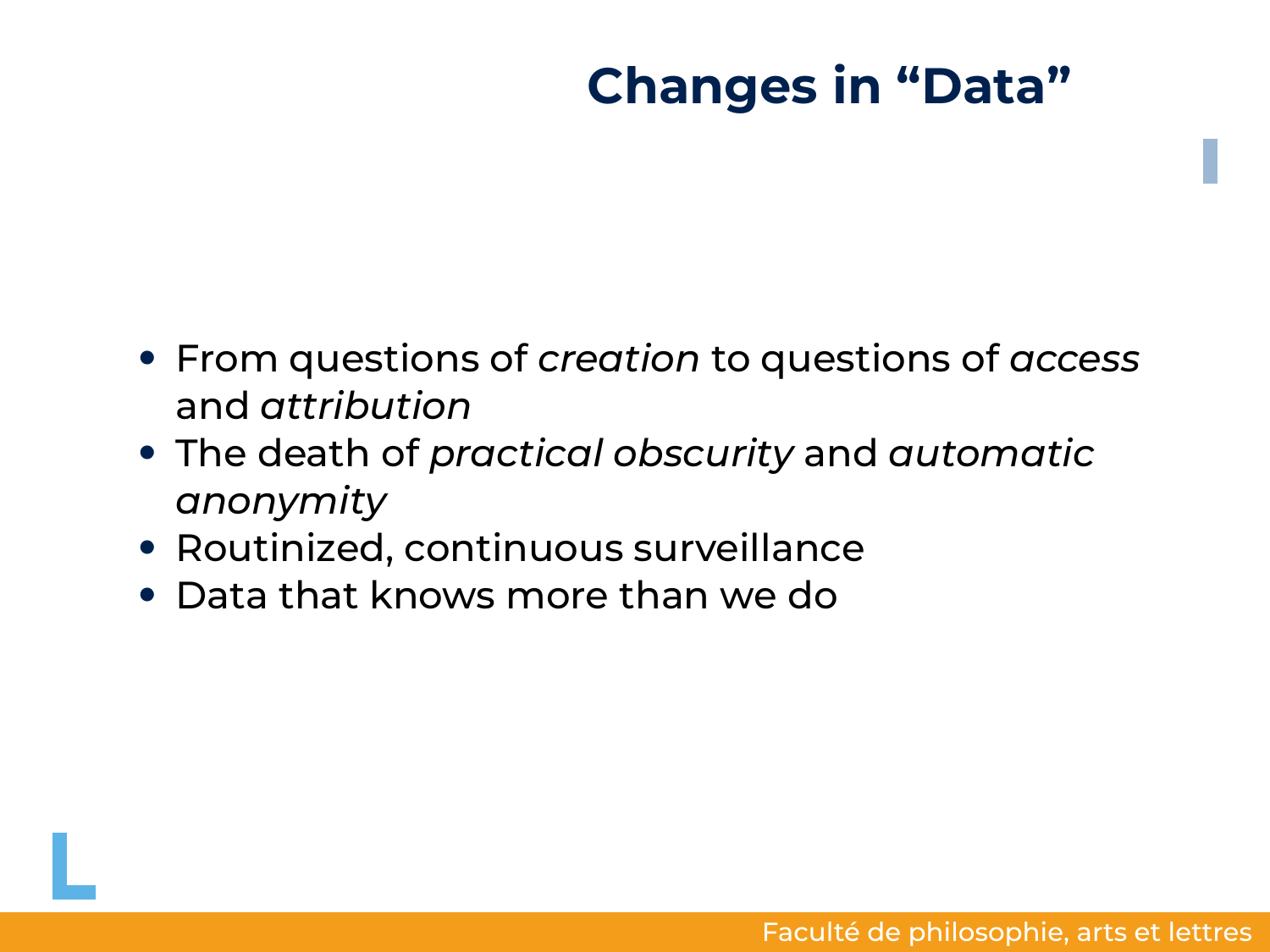#### **What do we want?**

- **secrecy** or **privacy** keeping your data unknown (hiding the content)
- **anonymity** keeping your data unattributed (hiding the author/attribution)
- **autonomy** keeping your data from constraining your future opportunities (keeping data from being used against you without due process)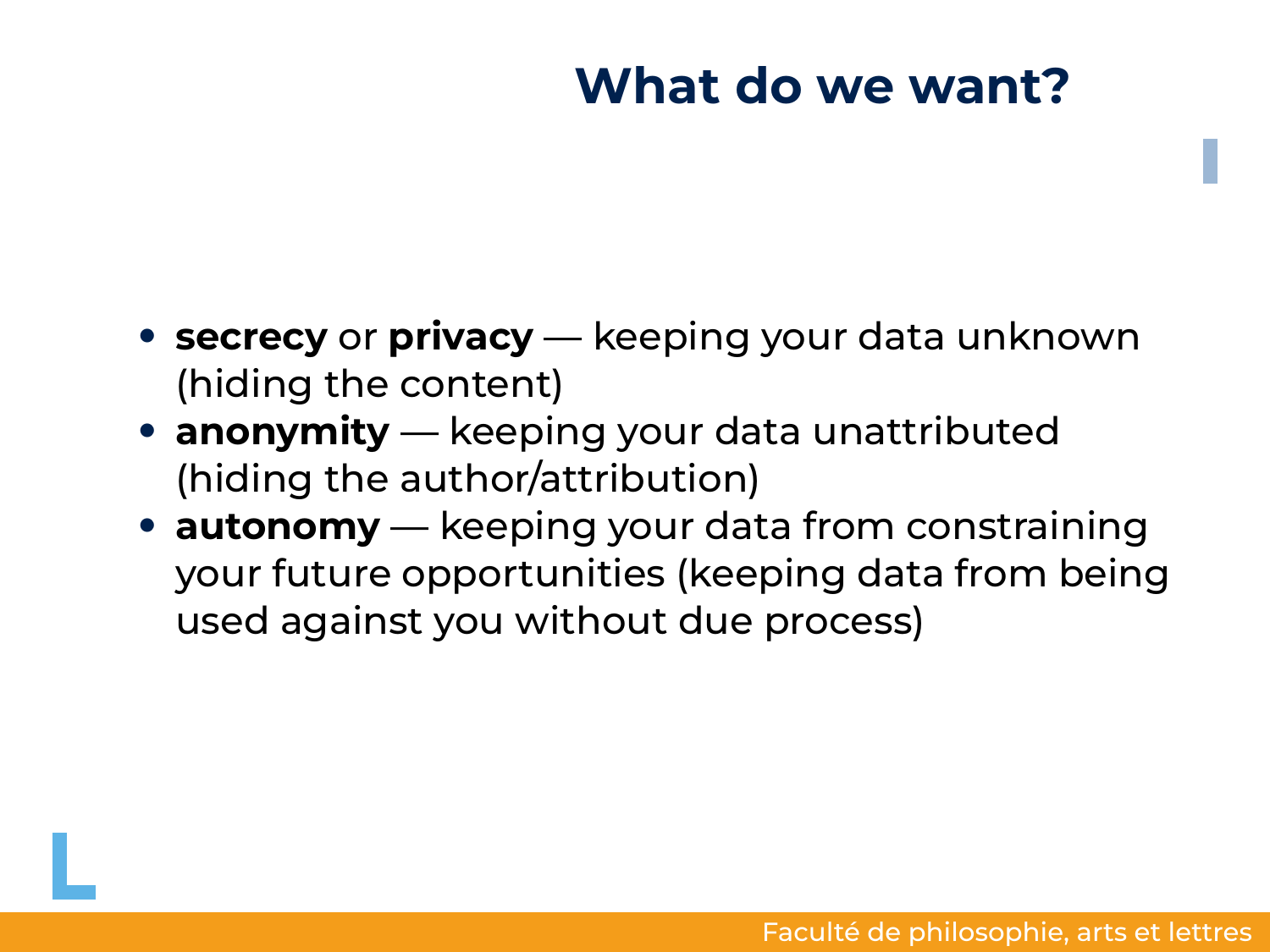#### **What are the threats?**

- **identification** linking data to a person, impacts **autonomy** but doesn't necessarily impact **secrecy** (without a breach)
- **surveillance** impacts **privacy,** but doesn't necessarily impact **anonymity** (without identification)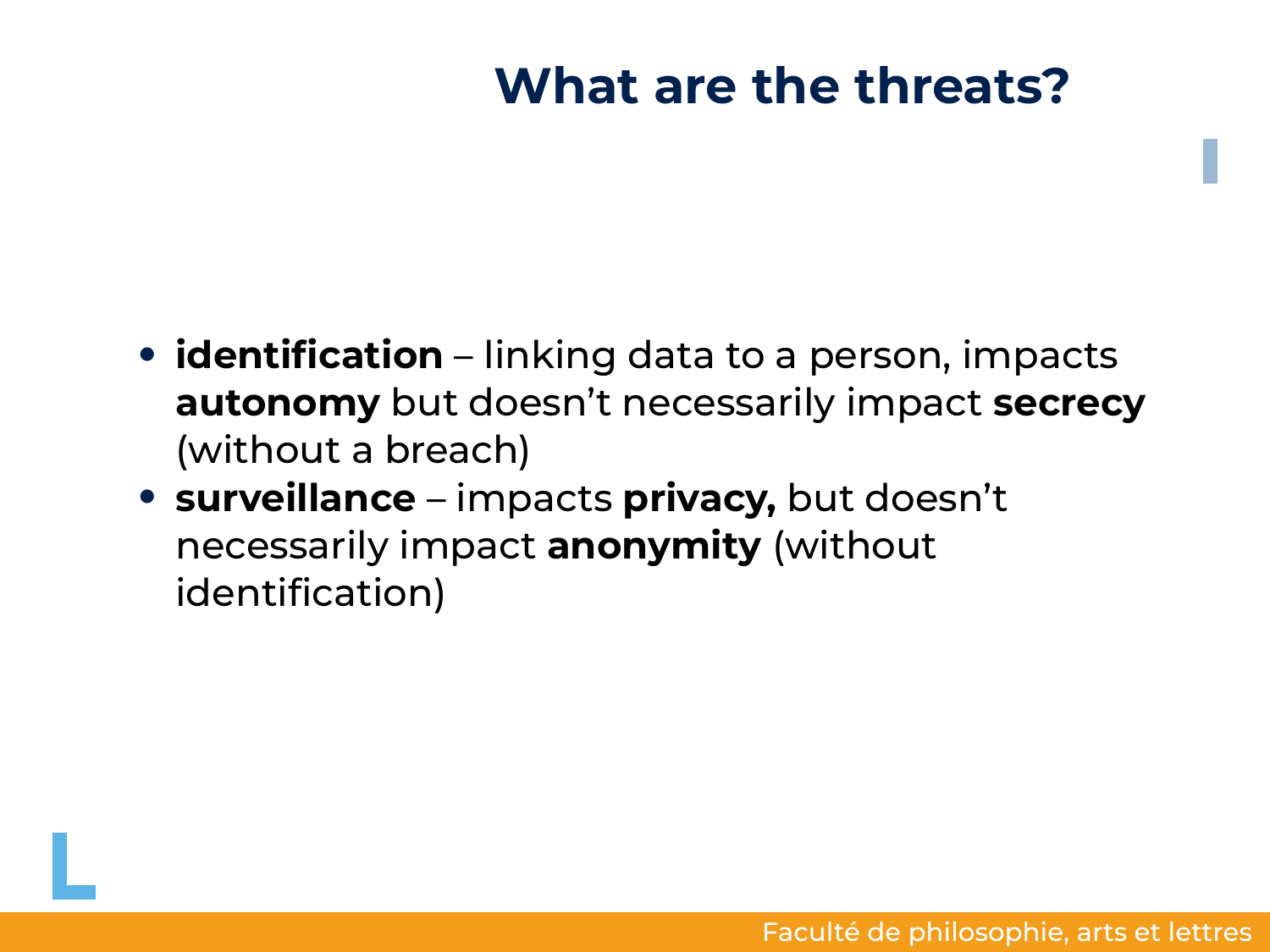# **Big Data and Science**

From boyd and Crawford:

- **1** Automating research changes the definition of knowledge itself
- **2** Claims to *objectivity* and *accuracy* based on data can often be misleading
- **3** Bigger data aren't always better data
- **4** Not all data are equivalent
- **6** Just because data are accessible doesn't mean they're ethically accessible
- **6** Limited access to that data creates new (scholarly) digital divides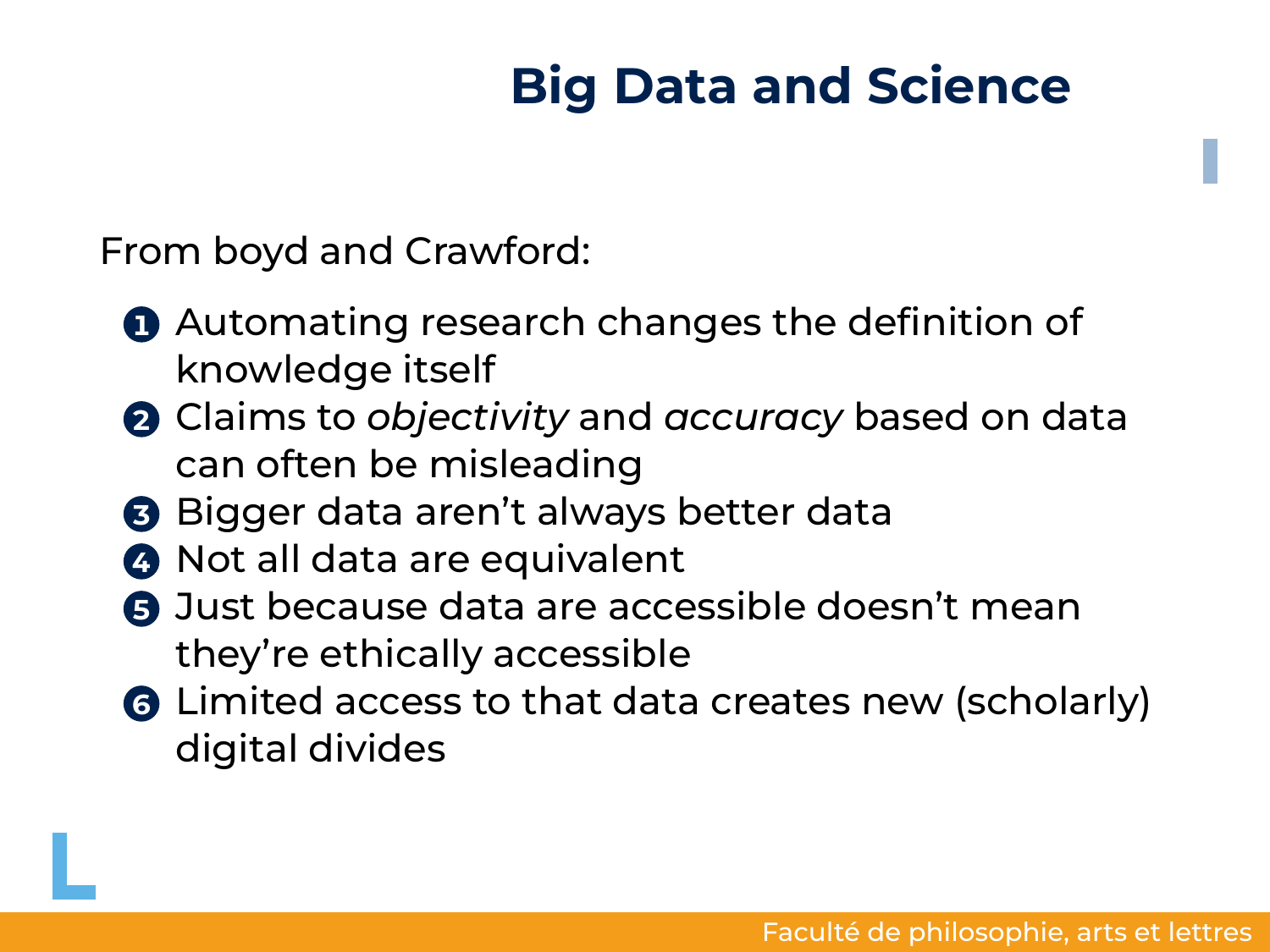### **How did this happen?**

Zuboff's guiding question: **Even if** all of the technological and economic drivers are there, we still **don't have to** structure society around this kind of data-collection and use. Why did we do it?

Her claim: Big data is the **product** of a new kind of economic order, which she calls **surveillance capitalism**